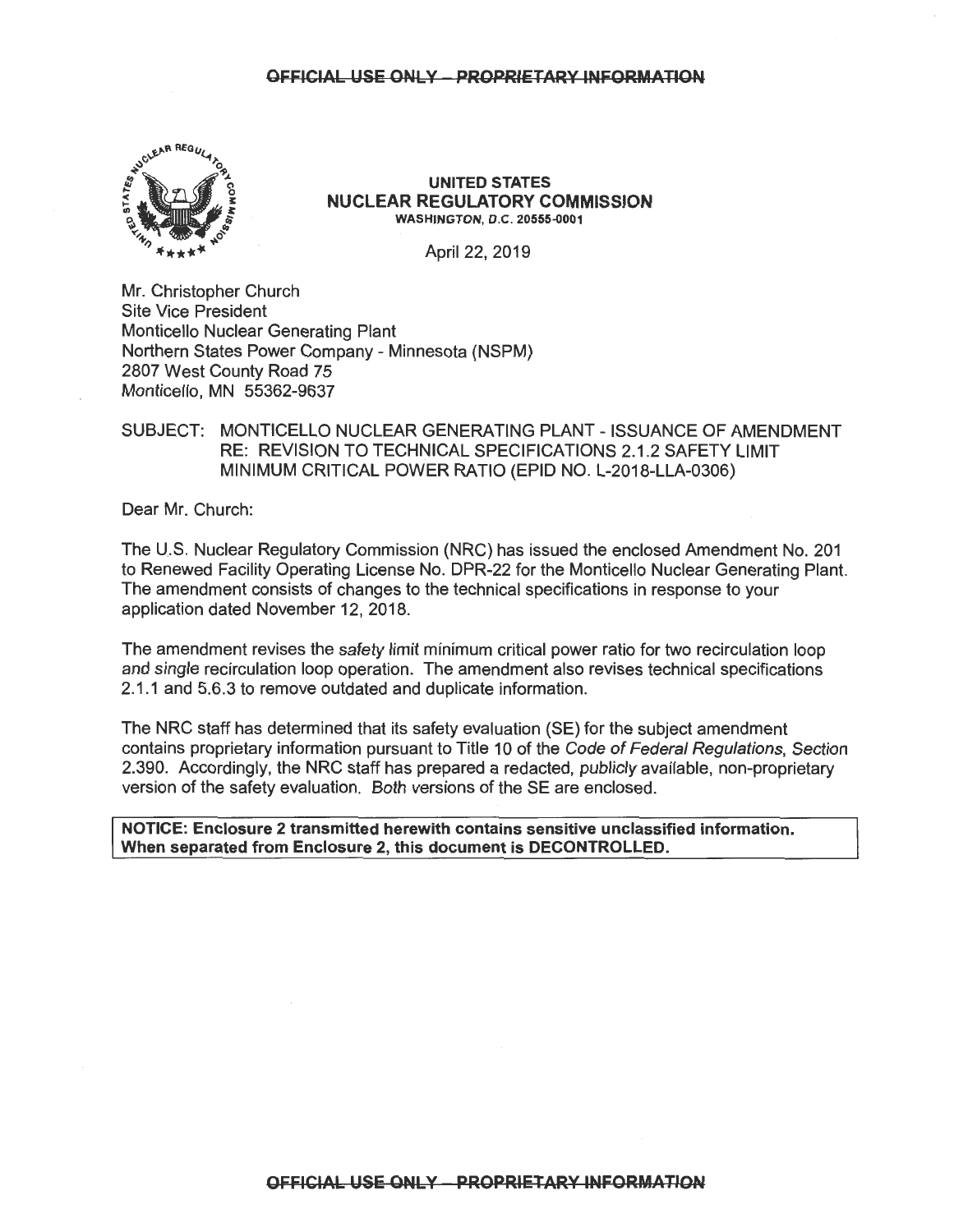C. Church

A copy of our related safety evaluation is also enclosed. The Notice of Issuance will be included in the Commission's biweekly Federal Register notice.

Sincerely,

## *IRA/*

Robert F. Kuntz, Senior Project Manager Plant Licensing Branch Ill Division of Operating Reactor Licensing Office of Nuclear Reactor Regulation

Docket No. 50-263

### Enclosures:

1. Amendment No. 201 to DPR-22

2. Proprietary Safety Evaluation

3. Non-Proprietary Safety Evaluation

cc w/o enclosure 2: via ListServ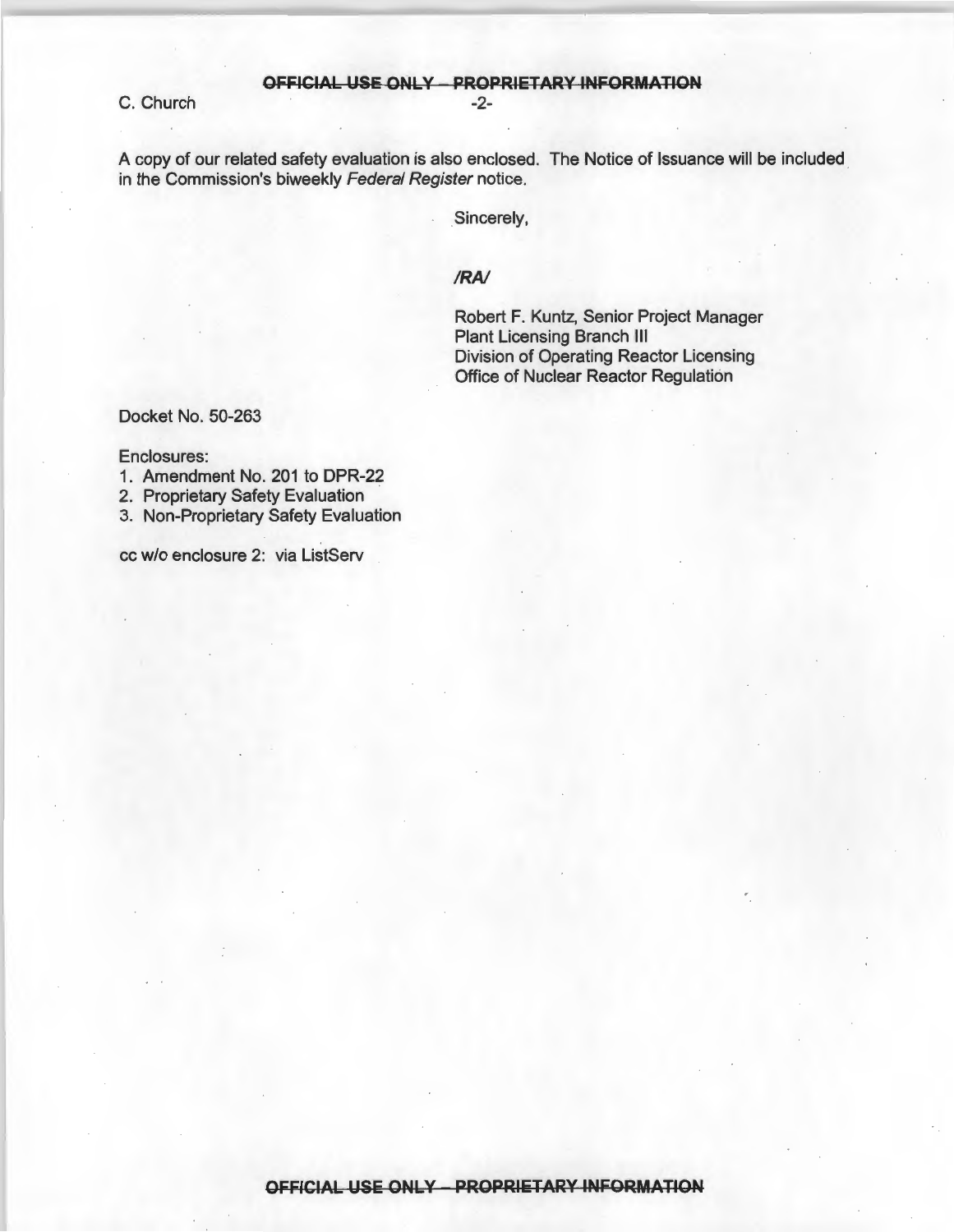

#### **UNITED STATES NUCLEAR REGULATORY COMMISSION WASHINGTON, O.C. 20555-0001**

## NORTHERN STATES POWER COMPANY

## DOCKET NO. 50-263

## MONTICELLO NUCLEAR GENERATING PLANT

## AMENDMENT TO RENEWED FACILITY OPERATING LICENSE

Amendment No. 201 License No. DPR-22

1. The U.S. Nuclear Regulatory Commission (the Commission) has found that:

- A. The application for amendment by Northern States Power Company, doing business as Xcel Energy (NSPM, the licensee), dated November 12, 2018 complies with the standards and requirements of the Atomic Energy Act of 1954, as amended (the Act), and the Commission's rules and regulations set forth in 10 CFR Chapter I;
- B. The facility will operate in conformity with the application, the provisions of the Act, and the rules and regulations of the Commission;
- C. There is reasonable assurance (i) that the activities authorized by this amendment can be conducted without endangering the health and safety of the public, and (ii) that such activities will be conducted in compliance with the Commission's regulations;
- D. The issuance of this amendment will not be inimical to the common defense and security or to the health and safety of the public; and
- E. The issuance of this amendment is in accordance with 10 CFR Part 51 of the Commission's regulations and all applicable requirements have been satisfied.
- 2. Accordingly, the license is amended by changes to the Technical Specifications as indicated in the attachment to this license amendment, and paragraph 2.C.2 of Renewed Facility Operating License No. DPR-22 is hereby amended to read as follows: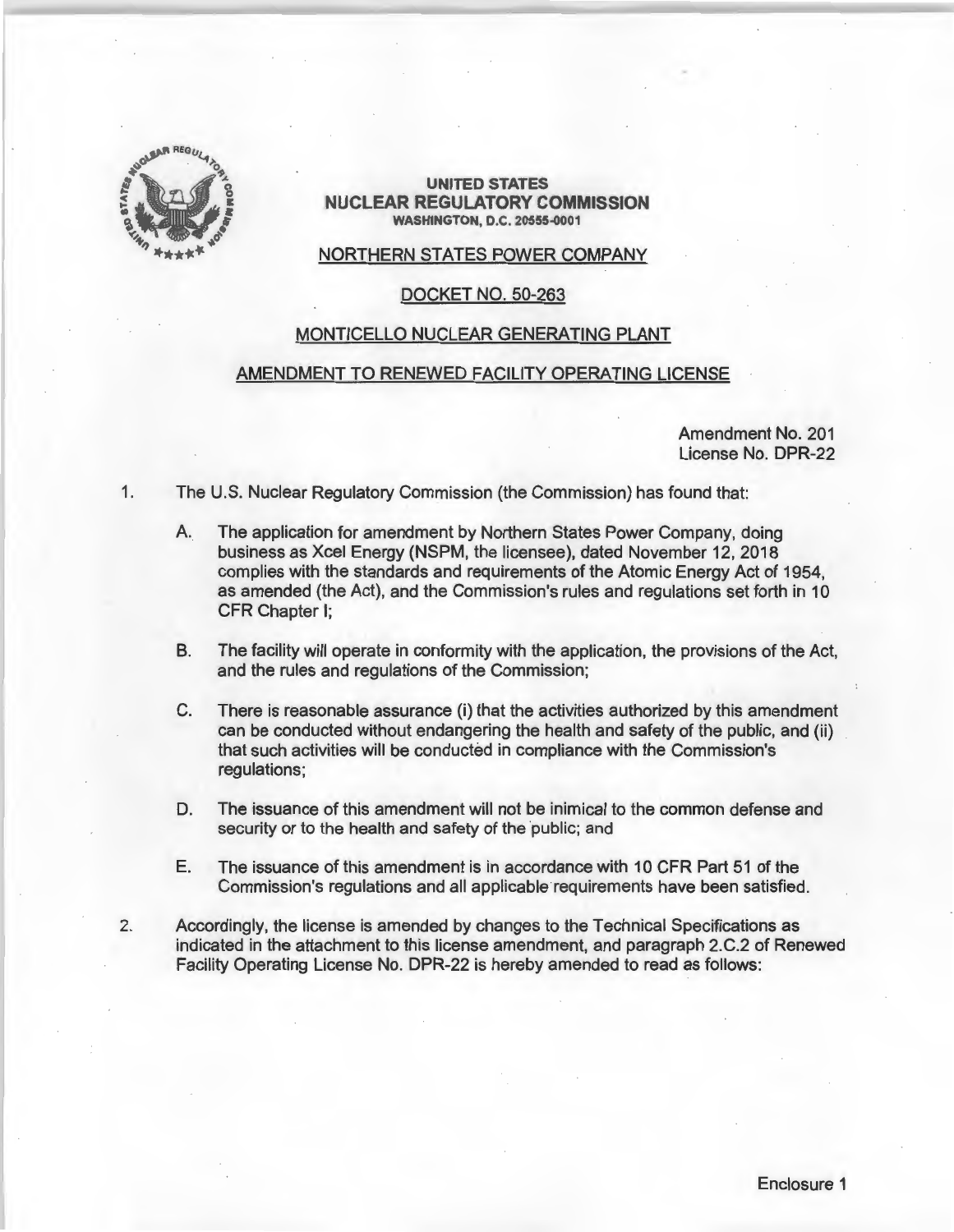### Technical Specifications

The Technical Specifications contained in Appendix A, as revised through Amendment No. 201, are hereby incorporated in the license. NSPM shall operate the facility in accordance with the Technical Specifications.

3. This license amendment is effective as of its date of issuance and shall be implemented prior to the startup from the spring 2019 refueling outage.

FOR THE NUCLEAR REGULATORY COMMISSION

#### *IRA/*

David J. Wrona, Chief Plant Licensing Branch Ill Division of Operating Reactor Licensing Office of Nuclear Reactor Regulation

Attachment:

Changes to the Renewed Operating License No. DPR-22 and Technical Specifications

Date of Issuance: April 22, 2019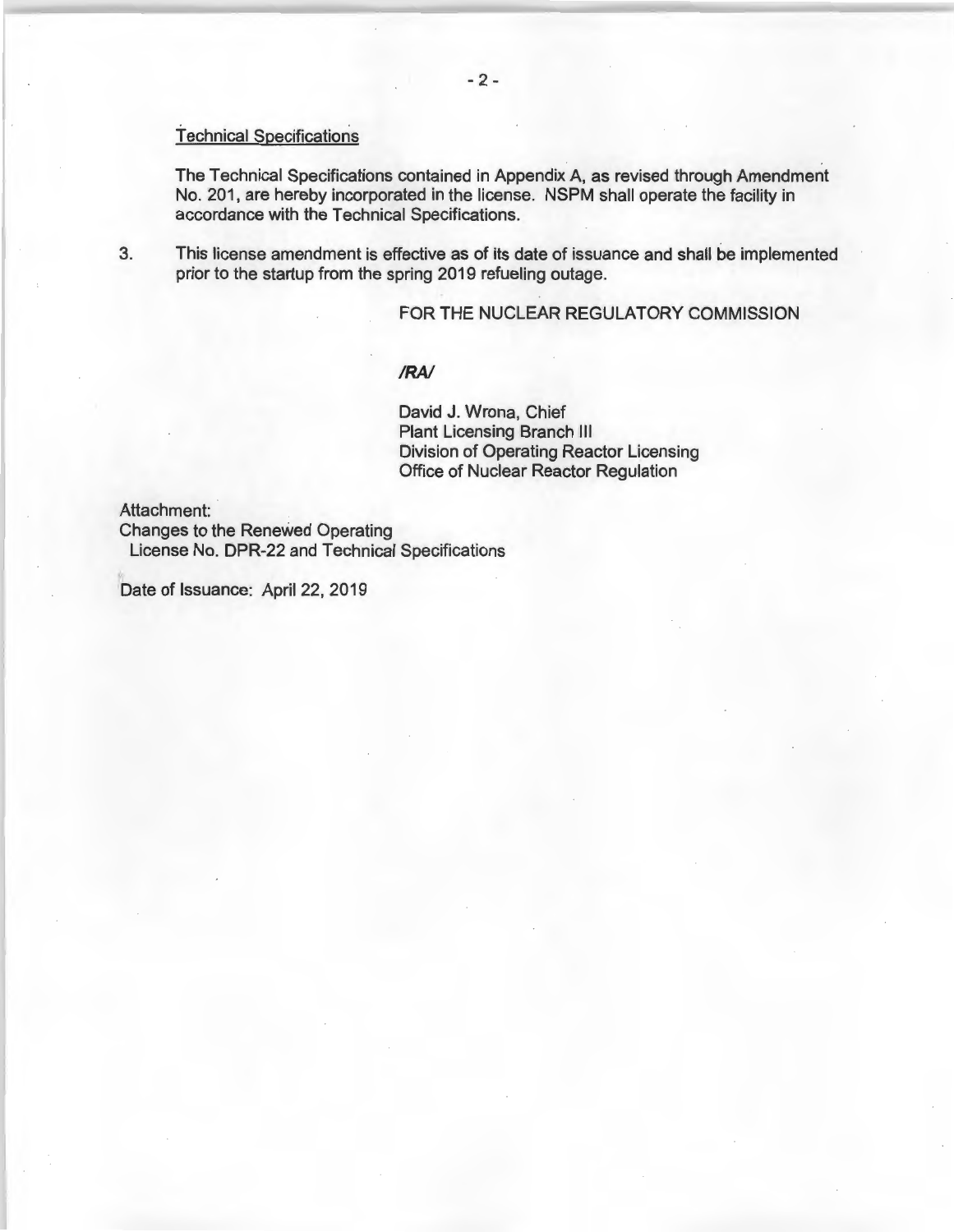## ATTACHMENT TO LICENSE AMENDMENT NO. 201

## MONTICELLO NUCLEAR GENERATING PLANT

### RENEWED FACILITY OPERATING LICENSE NO. DPR-22

## DOCKET NO. 50-263

Replace the following page of Renewed Facility Operating License DPR-22 with the attached revised page. The revised page is identified by amendment number and contains a marginal line indicating the area of change.

#### REMOVE

### INSERT

3

3

Replace the following pages of Appendix A, Technical Specifications, with the attached revised pages. The revised pages are identified by amendment number and contain marginal lines indicating the areas of change.

| <b>REMOVE</b> | <b>INSERT</b>       |
|---------------|---------------------|
| $2.0 - 1$     | $2.0 - 1$<br>$\sim$ |
| $5.6 - 4$     | $5.6 - 4$           |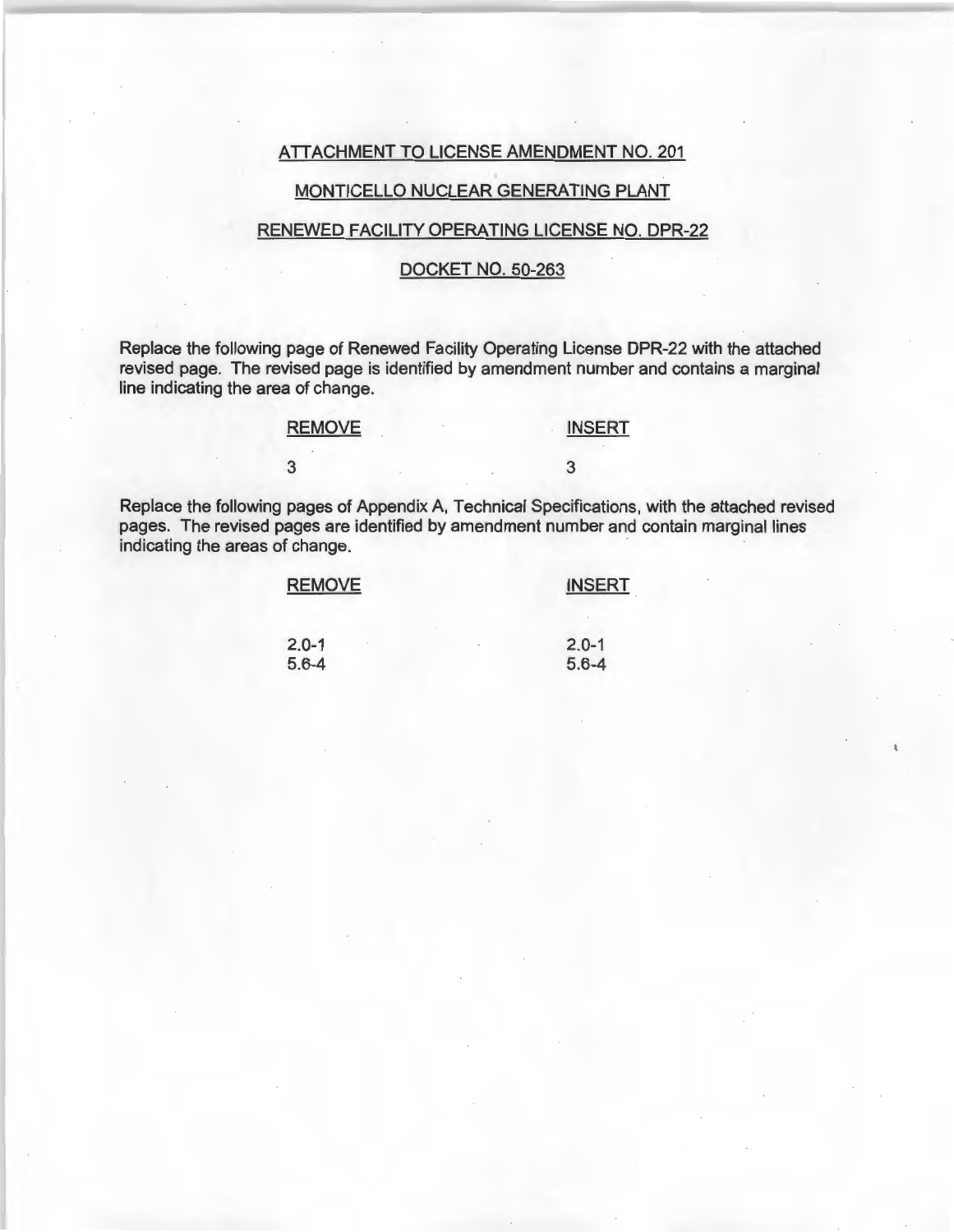- 2. Pursuant to the Act and 10 CFR Part 70, NSPM to receive, possess, and use at any time special nuclear material as reactor fuel, in accordance with the limitations for storage and amounts required for reactor operations, as described in the Final Safety Analysis Report, as supplemented and amended, and the licensee's filings dated August 16, 1974 (those portions dealing with handling of reactor fuel);
- 3. Pursuant to the Act and 10 CFR Parts 30, 40 and 70, NSPM to receive, possess, and use at any time any byproduct, source and special nuclear material as sealed neutron sources for reactor startup, sealed sources for reactor instrumentation and radiation monitoring equipment calibration, and as fission detectors in amounts as required;
- 4. Pursuant to the Act and 10 CFR Parts 30, 40 and 70, NSPM to receive, possess, and use in amounts as required any byproduct, source or special nuclear material without restriction to chemical or physical form, for sample analysis or instrument calibration or associated with radioactive apparatus or components; and
- 5. Pursuant to the Act and 10 CFR Parts 30 and 70, NSPM to possess, but not separate, such byproduct and special nuclear material as may be produced by operation of the facility.
- C. This renewed operating license shall be deemed to contain and is subject to the conditions specified in the Commission's regulations in 10 CFR Chapter I and is subject to all applicable provisions of the Act and to the rules, regulations, and orders of the Commission, now or hereafter in effect; and is subject to the additional conditions specified or incorporated below:
	- 1. Maximum Power Level

NSPM is authorized to operate the facility at steady state reactor core power levels not in excess of 2004 megawatts (thermal).

2. Technical Specifications

The Technical Specifications contained in Appendix A, as revised through Amendment No. 201, are hereby incorporated in the license. NSPM shall operate the facility in accordance with the Technical Specifications.

3. Physical Protection

> NSPM shall implement and maintain in effect all provisions of the Commission-approved physical security, guard training and qualification, and safeguards contingency plans including amendments made pursuant to provisions of the Miscellaneous Amendments and Search

> > · Renewed License No. DPR-22 Amendment No. 201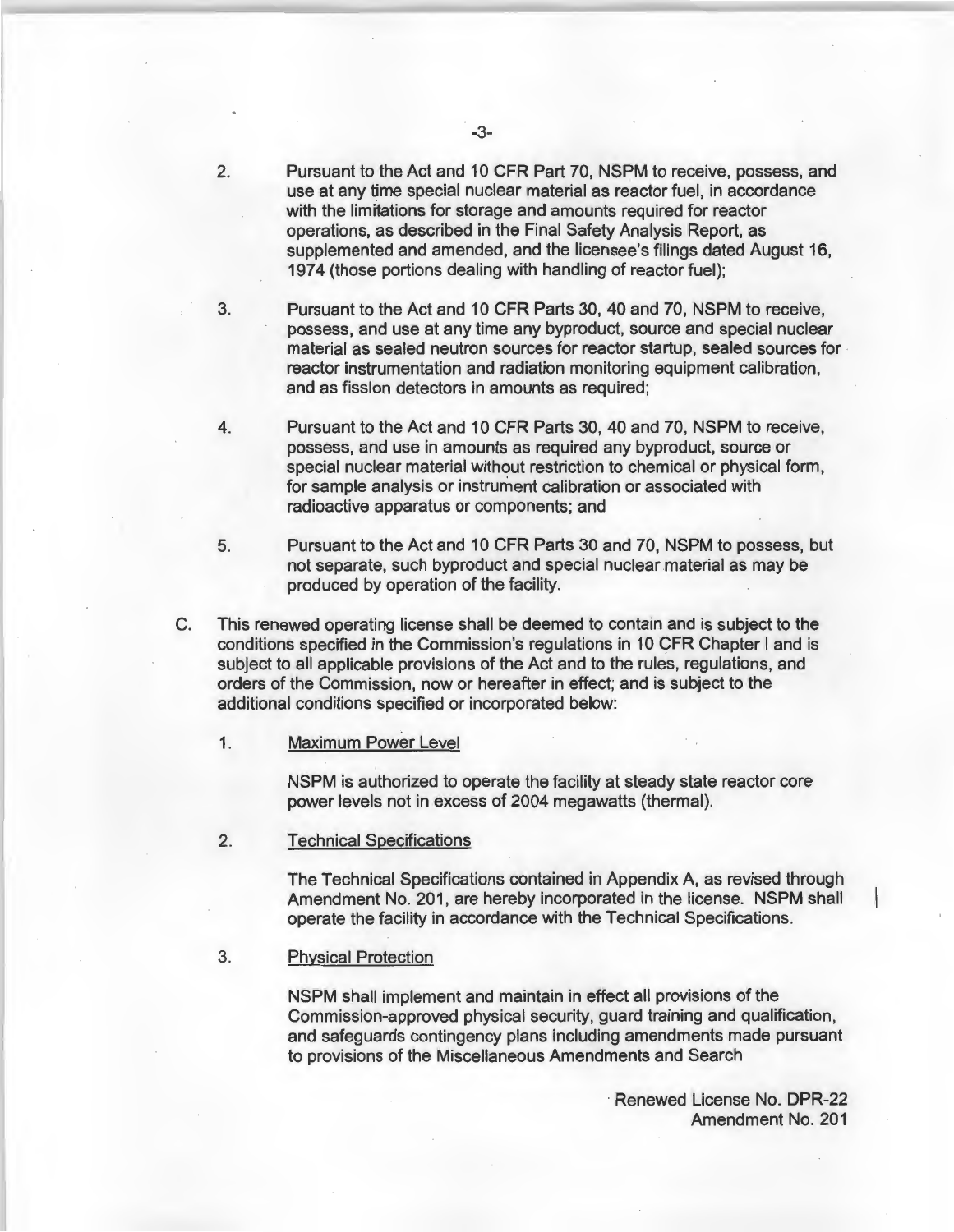#### 2.0 SAFETY LIMITS (SLs)

2.1 SLs

- 2.1.1 Reactor Core SLs
	- 2.1.1.1 With the reactor steam dome pressure < 586 psig or core flow < 10% rated core flow:

THERMAL POWER shall be  $\leq$  25% RTP.

2.1.1.2 (Deleted)

- 2.1.1.3 With the reactor steam dome pressure  $\geq$  586 psig and core flow  $\geq$  10% rated core flow:
	- a. For operation not in the EFW domain, MCPR shall be  $\geq 1.08$  for two recirculation loop operation, or  $\geq 1.13$  for single recirculation loop operation,
	- or
	- b. For operation in the EFW domain and the ratio of power to core flow < 42 MWt/Mlb/hr, MCPR shall be  $\geq 1.08$ ,
	- or
	- c. For operation in the EFW domain and the ratio of power to core flow  $\geq$  42 MWt/Mlb/hr, MCPR shall be  $\geq$  1.14.
- 2.1.1.4 Reactor vessel water level shall be greater than the top of active irradiated fuel.
- 2.1.2 Reactor Coolant System Pressure SL

Reactor steam dome pressure shall be  $\leq$  1332 psig.

SLs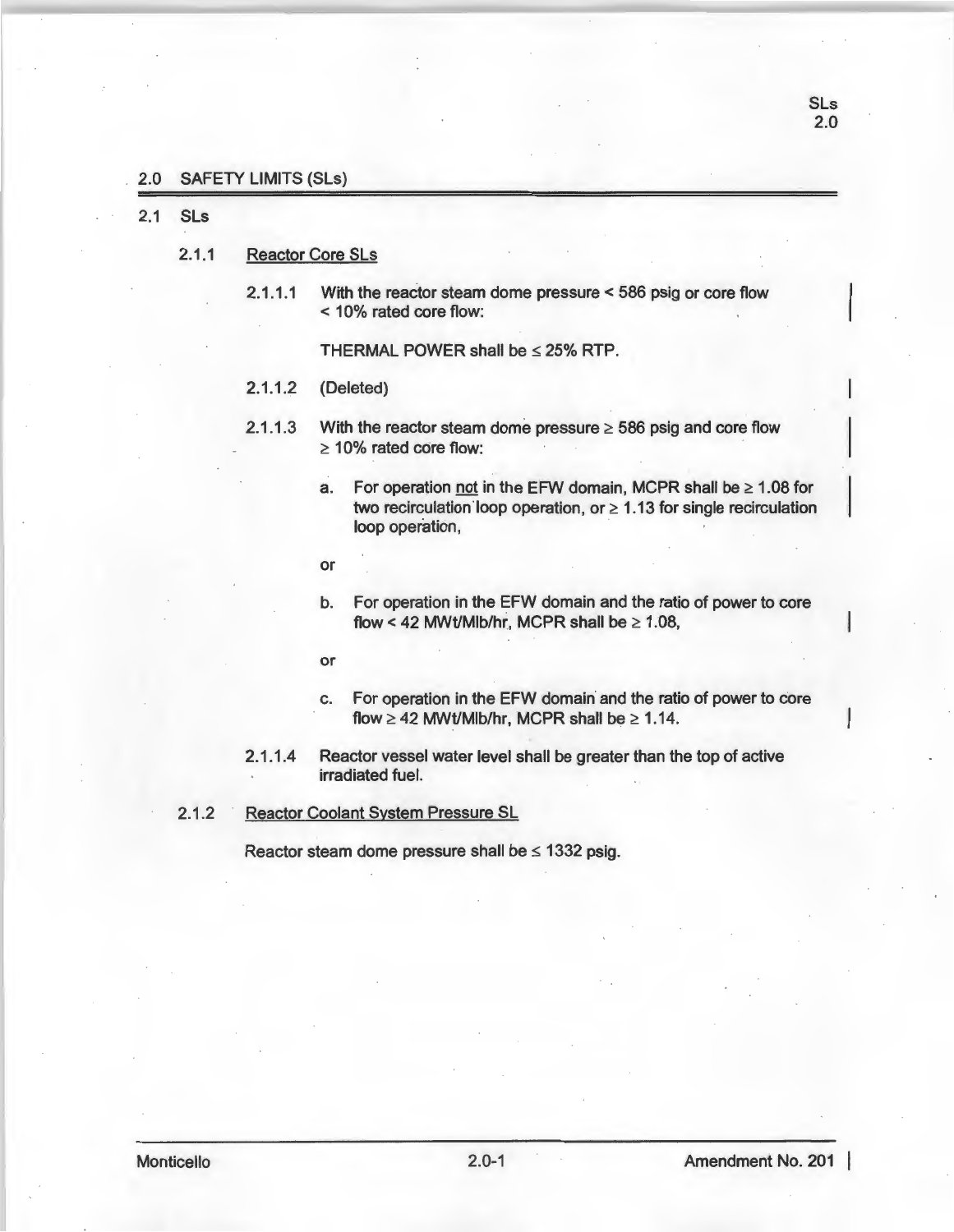#### 5.6 Reporting Requirements

#### 5.6.3 CORE OPERATING LIMITS REPORT (COLR) (continued)

- 21. ANP-10307P-A Revision 0, "AREVA MCPR Safety Limit Methodology for Boiling Water Reactors," June 2011
- 22. BAW-10255(P)(A) Revision 2, "Cycle-Specific DIVOM Methodology Using the RAMONA5-FA Code," AREVA NP Inc., May 2008
- 23. ANP-10262PA, Enhanced Option Ill Long Term Stability Solution, Revision 0, May 2008

24. (Deleted)

The COLR will contain the complete identification for each of the Technical Specification referenced topical reports used to prepare the COLR (i.e., report number, title, revision, date, and any supplements).

- c. The core operating limits shall be determined such that all applicable limits (e.g., fuel thermal mechanical limits, core thermal hydraulic limits, Emergency Core Cooling Systems (ECCS) limits, nuclear limits such as SOM, transient analysis limits, and accident analysis limits) of the safety analysis are met.
- d. The COLR, including any midcycle revisions or supplements, shall be provided upon issuance for each reload cycle to the NRC.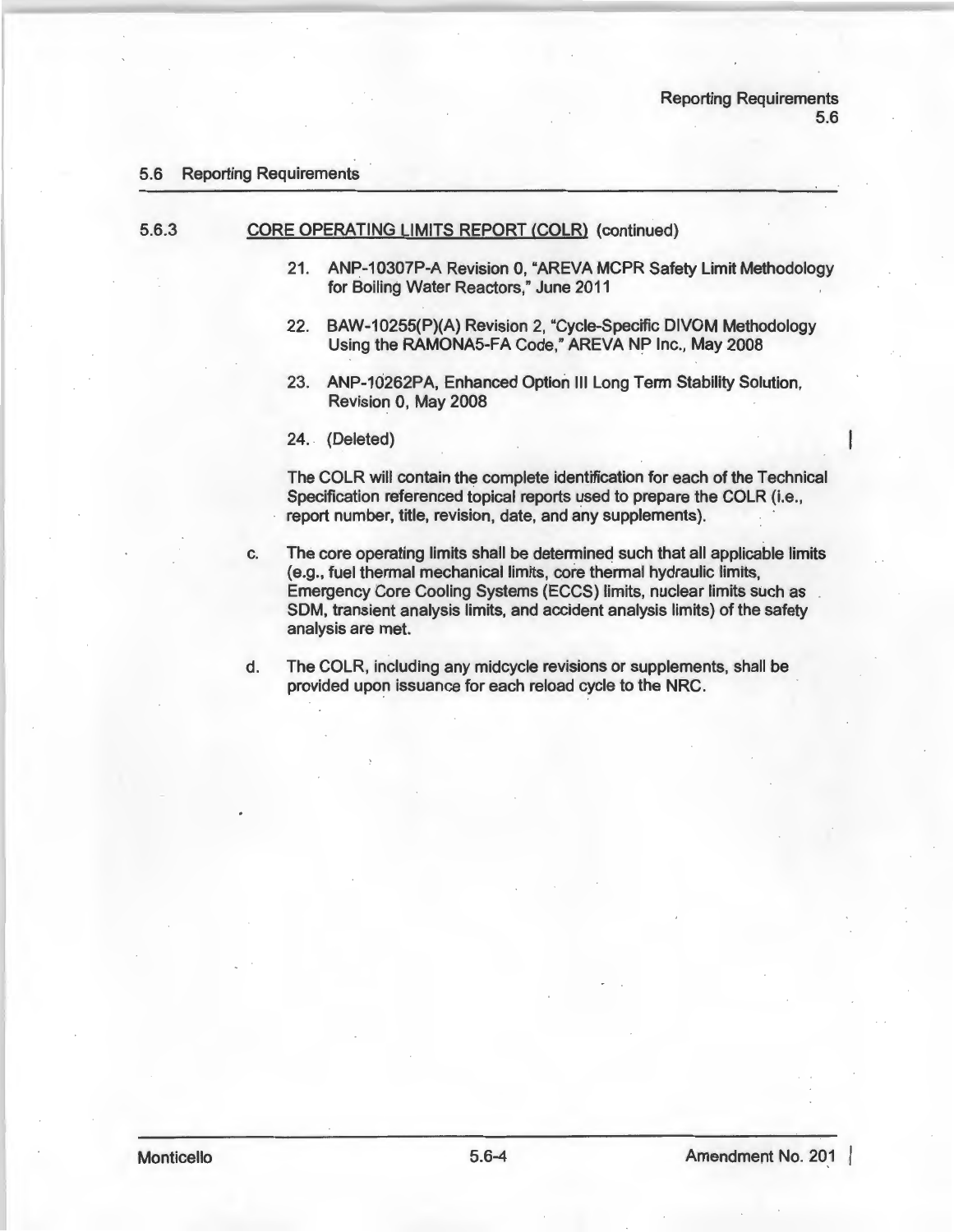# **ENCLOSURE 3**

## NON PROPRIETARY SAFETY EVALUATION BY THE

OFFICE OF NUCLEAR REACTOR REGULATION

RELATED TO AMENDMENT NO. 201 TO

RENEWED FACILITY OPERATING LICENSE NO. DPR-22

NORTHERN STATES POWER COMPANY

MONTICELLO NUCLEAR GENERATING PLANT

DOCKET NO. 50-263

Proprietary information pursuant to Section 2.390 of Title 10 of the Code of Federal Regulations has been redacted from this document. **Redacted information is identified by blank space enclosed within [[double brackets]].**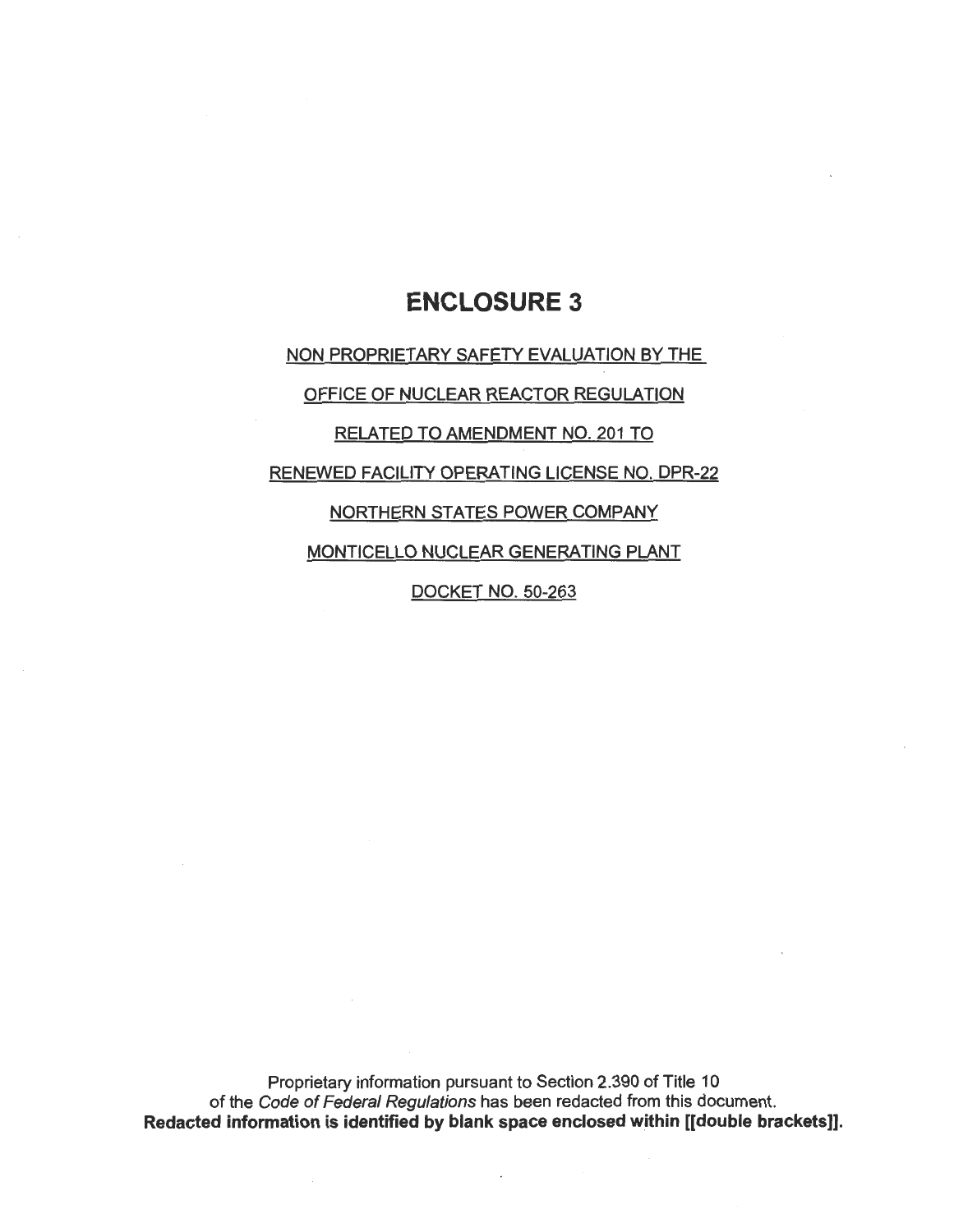

**UNITED STATES NUCLEAR REGULATORY COMMISSION WASHINGTON, D.C. 20555-0001** 

### SAFETY EVALUATION BY THE OFFICE OF NUCLEAR REACTOR REGULATION

#### RELATED TO AMENDMENT NO. 201 TO

#### RENEWED FACILITY OPERATING LICENSE NO. DPR-22

## NORTHERN STATES POWER COMPANY

#### MONTICELLO NUCLEAR GENERATING PLANT

## DOCKET NO. 50-263

#### 1.0 INTRODUCTION

By application dated November 12, 2018 (Agencywide Documents Access and Management System (ADAMS) Package Accession No. ML 18317A180), Northern States Power Company, doing business as Xcel Energy (NSPM, the licensee), requested changes to the technical specifications (TSs) for Monticello Nuclear Generating Plant (MNGP), for fuel cycle 30 operation. Specifically, NSPM has proposed to revise the safety limit minimum critical power ratio (SLMCPR) for two recirculation loop {TLO) and single recirculation loop (SLO) operation. The proposed changes would lower the TLO SLMCPR TS value when not in the Extended Flow Window (EFW) domain, or in the EFW domain with a ratio of power to core flow < 42 MWt/Mlb/hr from 1.15 to 1.08. The proposed change would also lower the TLO SLMCPR TS value from 1.19 to 1.14 while operating in the EFW domain with a ratio of power to core flow ≥42 MWt/Mlb/hr. The proposed change would also reduce the SLO SLMCPR TS limit from 1.20 to 1.13.

The licensee also proposed non-technical changes to TSs 2.1.1 and 5.6.3 which would remove outdated and duplicate information. The reactor core for cycle 30 will consist of a mixed core of ATRIUM<sup>1</sup>10XM and [General Electric] GE14 fuel types.

#### 2.0 REGULATORY EVALUATION

2.1 Proposed TS Changes

The licensee proposed to revise the cycle 30 SLMCPR, changing the safety limits (SLs) specified by TS Section 2.1.1 for TLO and SLO. These SLMCPR values apply when the reactor

**OFFICIAL USE ONLY PROPRIETARY INFORMATION** 

<sup>1</sup>ATRIUM is a trademark of Framatome Inc.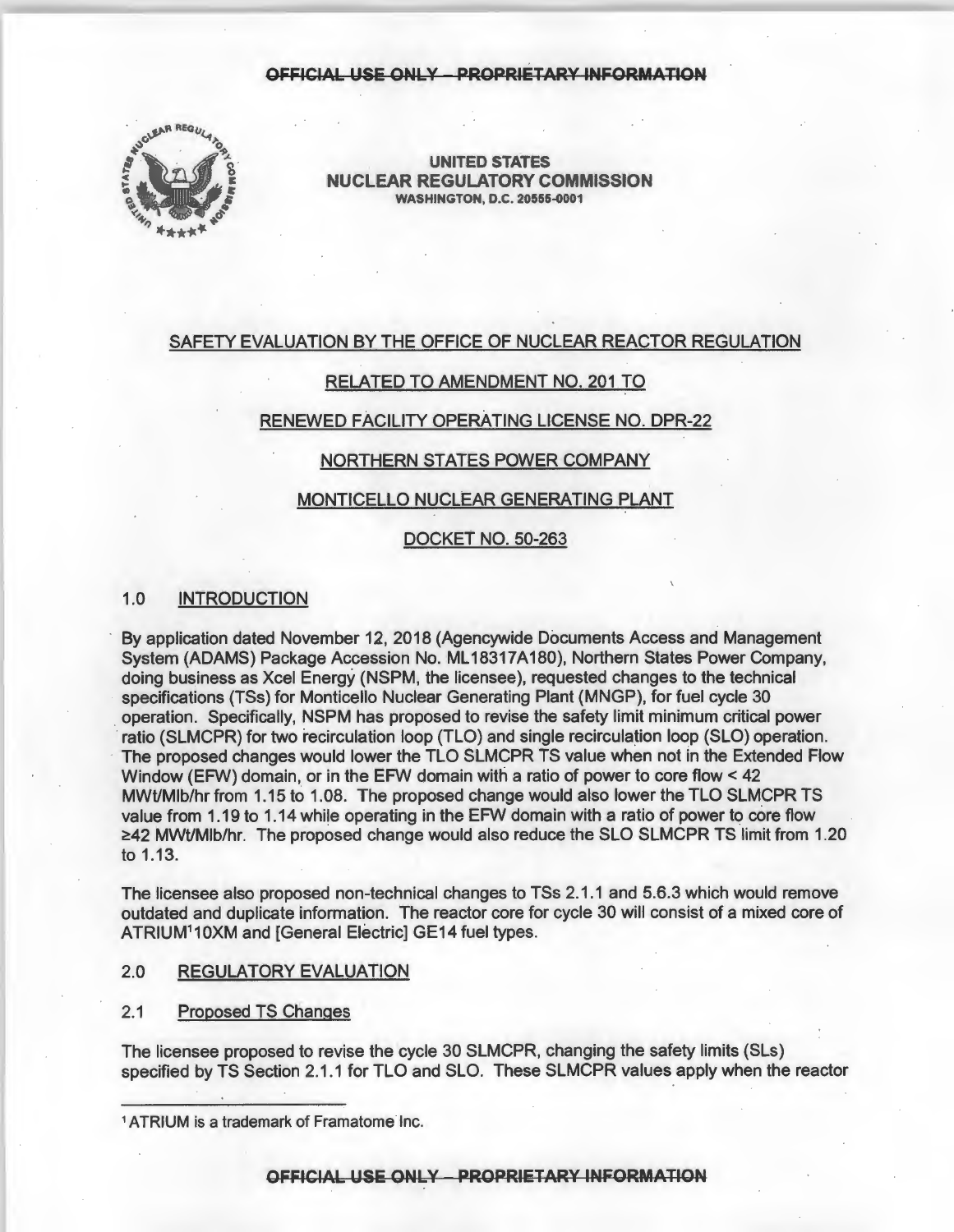steam dome pressure is greater than or equal to 586 per square inch gauge (psig) and core flow is greater than or equal to 10 percent rated core flow.

Given the proposed new SLMCPR values, the licensee has proposed to remove references to previous SLMCPR values determined under a GEH [General Electric - Hitachi] safety analysis because they are no longer applicable. Specifically, the licensee proposed the following changes to TS 2.1.1:

- remove references to GEH methods from TS 2.1.1.1,
- remove references to "AREVA" methods in TS 2.1.1.1 and TS 2.1.1.3, as differentiation between GEH and AREVA methodologies is no longer necessary, and
- replace the GEH SLMCPR statement in Specification 2.1.1.2 with "(Deleted)".

The licensee also proposed to remove item 24 from TS 5.6.3 as it duplicates item 22.

#### 2.2 Regulations and Guidance

MNGP was licensed prior to the NRC's adoption of the general design criteria (GDC) of Appendix A, "General Design Criteria for Nuclear Power Plants," to Title 10 of the Code of Federal Regulations (10 CFR), Part 50, which were published in 1971. The applicable MNGP principal design criteria are listed in the MNGP updated safety analysis report (USAR), Section 1.2, "Principal Design Criteria." In 1967, the Atomic Energy Commission (AEC) issued for public comment a revised set of proposed GDC (32 FR 10213, dated July 11, 1967). An evaluation comparing the MNGP design basis to the AEC proposed GDCs of 1967 is presented in the MNGP USAR, Revision 35, Appendix E, "Plant Comparative Evaluation with the Proposed AEC 70 Design Criteria."

The regulatory requirements and guidance documents that the U.S. Nuclear Regulatory Commission (NRC or Commission) staff considered in its review of the proposed amendment included the following:

- Section 182a of the Atomic Energy Act requires applicants for nuclear power plant operating licenses to include TSs as part of the license. The TSs ensure the operational capability of structures, systems, and components that are required to protect the health and safety of the public. The NRC's regulatory requirements related to the content of the TSs are contained in Section 50.36, "Technical specifications," of 10 CFR, which requires that the TSs include items in the following specific categories: (1) safety limits, limiting safety systems settings, and limiting control settings; (2) limiting conditions for operation; (3) surveillance requirements; (4) design features; and (5) administrative controls.
- The regulation in 10 CFR 50.36(c)(1)(i)(A) states, in part, "Safety limits for nuclear reactors are limits upon important process variables that are found to be necessary to reasonably protect the integrity of certain of the physical barriers that guard against the uncontrolled release of radioactivity."
- The regulation in 10 CFR  $50.36(c)(1)$  requires that power reactor facility TSs include SLs for process variables that protect the integrity of certain physical barriers that guard against the uncontrolled release of radioactivity.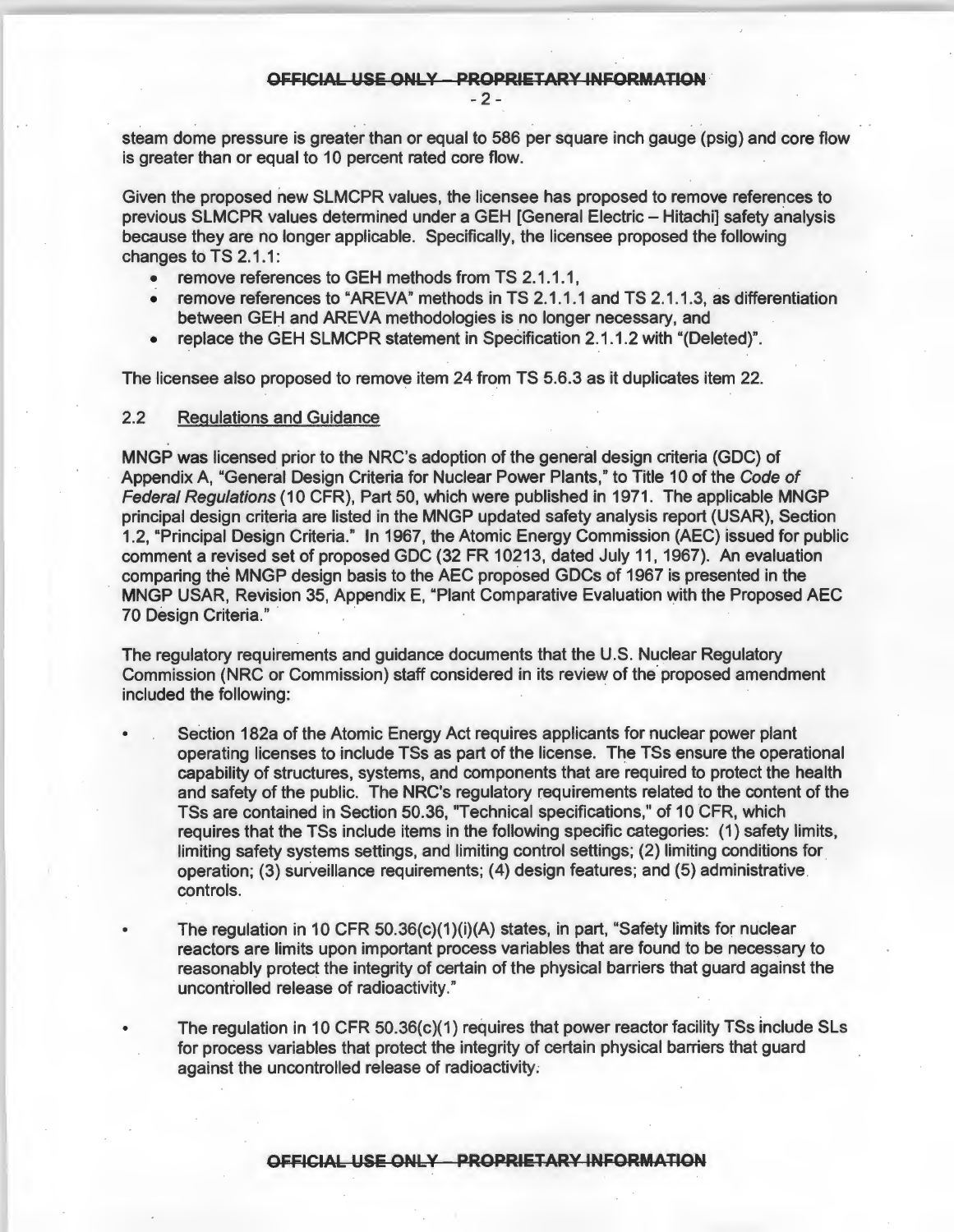- The fuel cladding is one of the physical barriers that separate the radioactive materials from the environment. The SLMCPR is an SL that is required to be in TSs to ensure that fuel design limits are not exceeded. The SLMCPR limit is contained in MNGP TS Section 2.1.1.3, and it can vary from cycle to cycle.
- GDC 10, "Reactor design," of Appendix A to 10 CFR, Part 50, provides that the reactor core and associated coolant, control, and protection systems shall be designed with appropriate margin to assure that specified acceptable fuel design limits (SAFDLs) are not exceeded during any condition of normal operation, including the effects of · anticipated operational occurrences. The purpose of the SLMCPR is to ensure that SAFDLs are not exceeded during steady state operation and analyzed transients.

The corresponding AEC proposed GDC Criterion 6, "Reactor Core Design (Category A)," states:

The reactor core shall be designed to function throughout its design lifetime, without exceeding acceptable fuel damage limits which have been stipulated and justified. The core design, together with reliable process and decay heat removal systems, shall provide for this capability under all expected conditions of normal operation with appropriate margins for uncertainties and for transient situations which can be anticipated, including the effects of the loss of power to recirculation pumps, tripping out of a turbine generator set, isolation of the reactor from its primary heat sink, and loss of off-site power.

Guidance on the acceptability of the reactivity control systems, the reactor core, and fuel system design is provided in NUREG-0800, "Standard Review Plan for the Review of Safety Analysis Reports for Nuclear Power Plants: LWR (light-water reactor] Edition" (SRP). Specifically, SRP Section 4.2, Revision 2, "Fuel System Design" (ADAMS Accession No. ML0707 40002), specifies all fuel damage criteria for evaluation of whether fuel designs meet the SAFDLs. SRP Section 4.4, "Thermal and Hydraulic Design" (ADAMS Accession No. ML070550060) provides guidance on the review of thermal-hydraulic design in meeting the requirements of GDC 10 and the fuel design criteria established in SRP Section 4.2. It states that the critical power ratio is to be established such that at least 99.9 percent of fuel rods in the core would not be expected to experience departure from nucleate boiling or boiling transition during normal operation or anticipated operational occurrences (AOOs ).

#### 3.0 TECHNICAL EVALUATION

#### 3.1 SLMCPR Methodology

The SLMCPR ensures that at least 99.9 percent of the fuel rods in the core avoid boiling transition if the core maximum critical power ratio (MCPR) is greater than or equal to the SLMCPR. Because the licensee's SLMCPR methodology in ANP-10307PA, Revision 0, "AREVA MCPR Safety Limit Methodology for Boiling Water Reactors," (ANP-10307PA) provides the ability to evaluate the number of fuel rods in boiling transition for a specific MCPR, the method can be used to assess the number of rods that fail due to cladding overheating during infrequent events or accidents.

The MCPR SL is sensitive to power distribution within the reactor core. The methodology in ANP-10298P-A, Revision 1, "ACE/ATRIUM 10XM Critical Power Correlation," (ANP-10298P-A) dated March 31, 2014 (ADAMS Accession No. ML 14183A734) uses ACE/ATRIUM 10XM critical

**OFFICIAL USE ONLY - PROPRIETARY INFORMATION**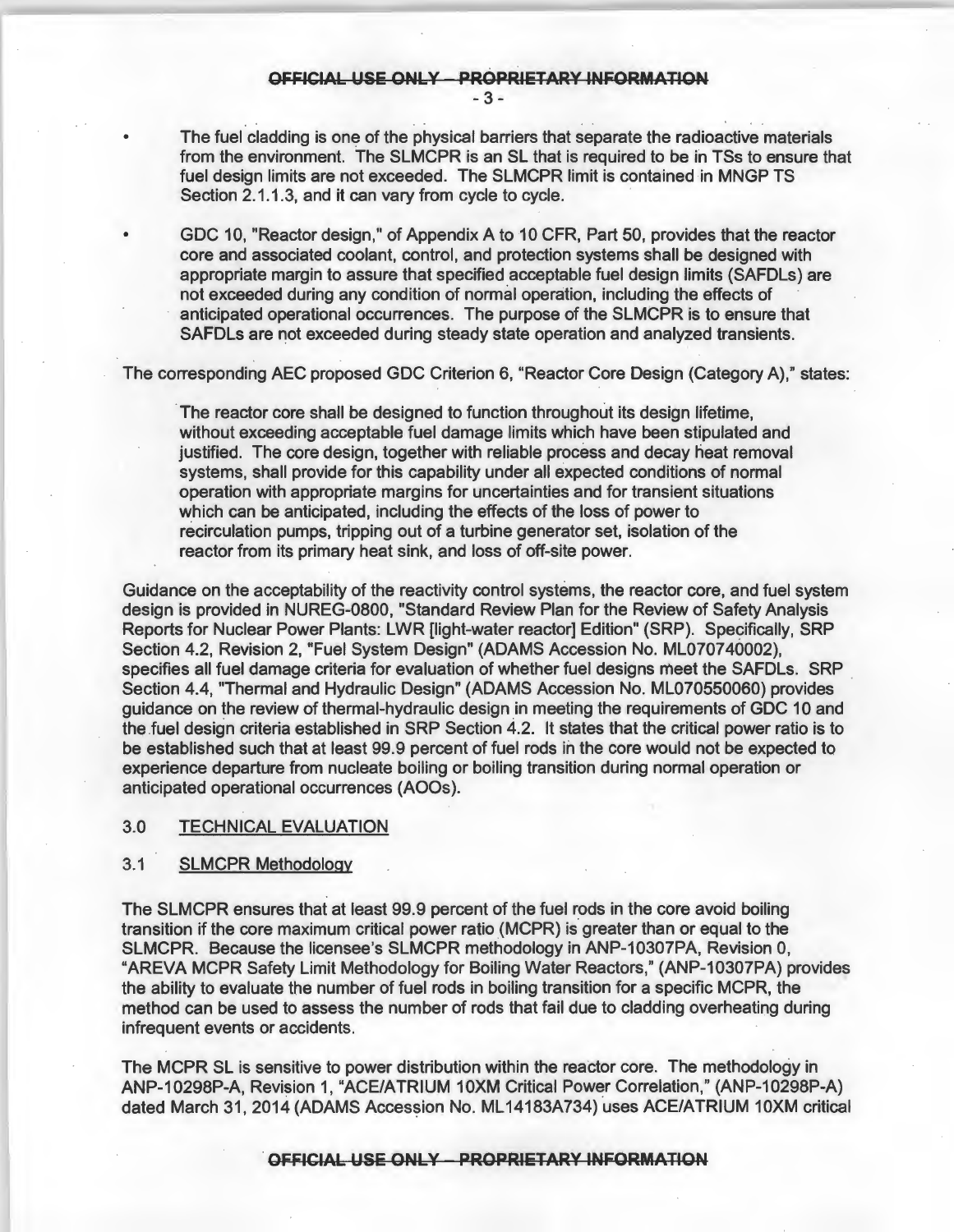power correlation. The ACE correlation uses a [[

. **11** to characterize the local peaking factor effect on the

assembly critical power.

Because of the dependence of the core power distribution on channel bow, the MCPR safety limit is impacted by channel bow. The main cause of bow in the fuel channel is the differential irradiation growth between two opposing sides of the channel. The fuel channel accommodates the differential axial growth by bending such that the curving side is the longer side. Neglecting the effects of elastic stresses and strains, the bending is assumed to be a fully permanent deformation. The MICROBURN-B2 calculation [[

## 11

In the Framatome methodology, the effects of channel bow on the critical power performance are accounted for in the SLMCPR analysis. Framatome [(

**<sup>11</sup>**The execution [[

## 11

The SAFLIM3D program receives MICROBURN-B2 information directly and [[ ]] The information affecting channel bow uncertainty is attained [(

## 11

## 3.2 NRC Staff Analysis

The licensee proposed to revise the SLMCPR for TLO and SLO operation. The proposed changes would lower the TLO SLMCPR TS value when not in the EFW domain, or in the EFW domain with a ratio of power to core flow < 42 MWt/Mlb/hr from 1.15 to 1.08. The proposed change would also lower the TLO SLMCPR TS value while operating in the EFW domain, and a ratio of power to core flow  $\geq 42$  MWt/Mlb/hr from 1.19 to 1.14. The proposed change would also lower the SLO SLMCPR TS limit from 1.20 to 1.13. These SLMCPR values apply when the steam dome pressure  $\geq 586$  psig, and core flow  $\geq 10$  percent rated core flow.

The reactor core MCPR must remain at or above the SLMCPR during steady-state operation and during anticipated AOOs. The SLMCPR includes a margin for uncertainties in plant operating parameters such as the power distribution, nuclear instrumentation, and the critical power correlation. The SLMCPR is determined using an NRC-approved, statistical process to convolute the various uncertainties as described in ANP-10307PA. The NRC staff reviewed the Framatome calculation note 6, Framatome report FS1-0039792, Revision 1.0, "Monticello Cycle 30 SAFLIM3D MCPR Safety Limit Results for the new SLMCPR values for cycle 30" (FS 1- 0039792), provided as an enclosure to the amendment request. This report provides a summary of the SLMCPR methodology and results of the cycle specific reload safety analysis results supporting the SLMCPRs determined for MNGP in the next operating cycle. The NRC staff reviewed the methodology that the licensee used to determine the SLMCPR for TLO and SLO in ANP-10307PA and agrees that this methodology is acceptable for use with mixed cores.

**OFFICIAL USE ONLY - PROPRIETARY INFORMATION**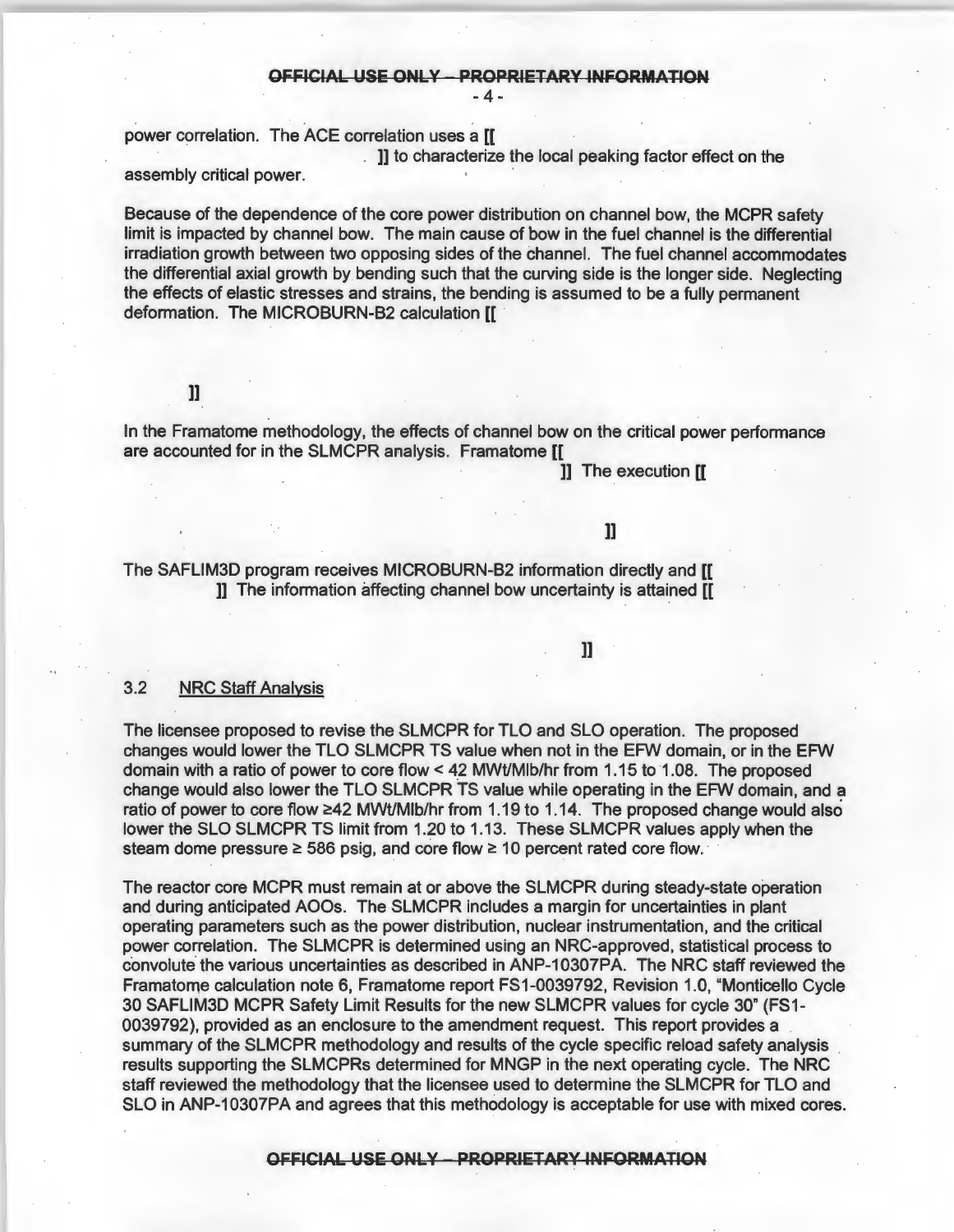$-5 -$ 

The reactor core for cycle 30 will consist of a mixed core of ATRIUM 10XM and GE14 fuel types'. For the ATRIUM 10XM fuel, the ACE/ATRIUM 10XM critical power correlation methodology in ANP-10298P-A, Revision 1, "ACE/ATRIUM 10XM Critical Power Correlation," dated March 31, 2014 (ADAMS Accession No. ML 14183A734) was applied. The Siemans Power Corporation critical power correlation for boiling water reactors, SPCB, as described in EMF-2209(P)(A) Revision 1, "SPCB Critical Power Correlation, AREVA NP, (Proprietary Version)," dated September 2009 (ADAMS Accession No. ML031290329, non-publicly available), was applied for GE14 fuel.

The application of the SPCB critical power correlation to GE14 fuel follows the indirect correlation application process described in EMF-2245(P) (A) Revision 0, "Application of Siemens Power Corporation's Critical Power Correlations to Co-Resident Fuel" (ADAMS Accession No. ML031290332). The indirect correlation application (ICA) process is used when either no experimental critical heat transfer data are available to Siemens Power Corporation (SPC) or to the licensee for the co-resident fuel when insufficient data are available for the range of conditions for which the SPC correlation is to be applied. The ICA process is applied to previously exposed co-resident fuel by:

- 1. Determining additive constants for co-resident fuel with unsatisfactory or no experimental data in the SPC or licensee data base for the specific SPC critical power correlation to be used, but for which a calculated critical power data base (with uncertainties) from another approved correlation is available,
- 2. performing a rigorous statistical evaluation of the approved critical power correlation for the co-resident fuel design to determine its standard deviation for the predicted critical power ratio data base, and
- 3. using appropriate co-variance, calculate a combined standard deviation as the product of two random variables: (a) the ratio of the SPC correlation standard deviation to the approved co-resident fuel design standard deviation, and (b) the co-resident fuel correlation standard deviation.

The NRC staff reviewed table 1 in FS1-0039792 which identifies the reactor system and core monitoring uncertainties that were used by Framatome for the MNGP cycle specific analysis. Table 2 in FS1-0039792 provides the results of the SLMCPR analysis for cycle 30. Figure 1 in FS1-0039792 provides a copy of the MNGP Power/Flow Map for MNGP cycle 30.

The removal of references to GEH methods from TS 2.1.1 and the deletion of item 24 from TS 5.6.3 remove outdated and duplicate references.

### 3.3 Technical Evaluation Conclusion

The NRC staff reviewed the information presented in the license amendment request to revise the SLMCPR values for MNGP cycle 30 and permit non-technical changes to the TS which would remove information that was specific to GEH safety analysis methodologies. The staff has determined that the proposed TS changes to the SLMCPR values for MNGP cycle 30 are acceptable because:

1. The licensee used approved SLMCPR methodologies for Boiling Water Reactors, with acceptable justification for deviations and adjustments relating to the channel bow uncertainty for cycle 30;

## **OFFICIAL USE ONLY - PROPRIETARY INFORMATION**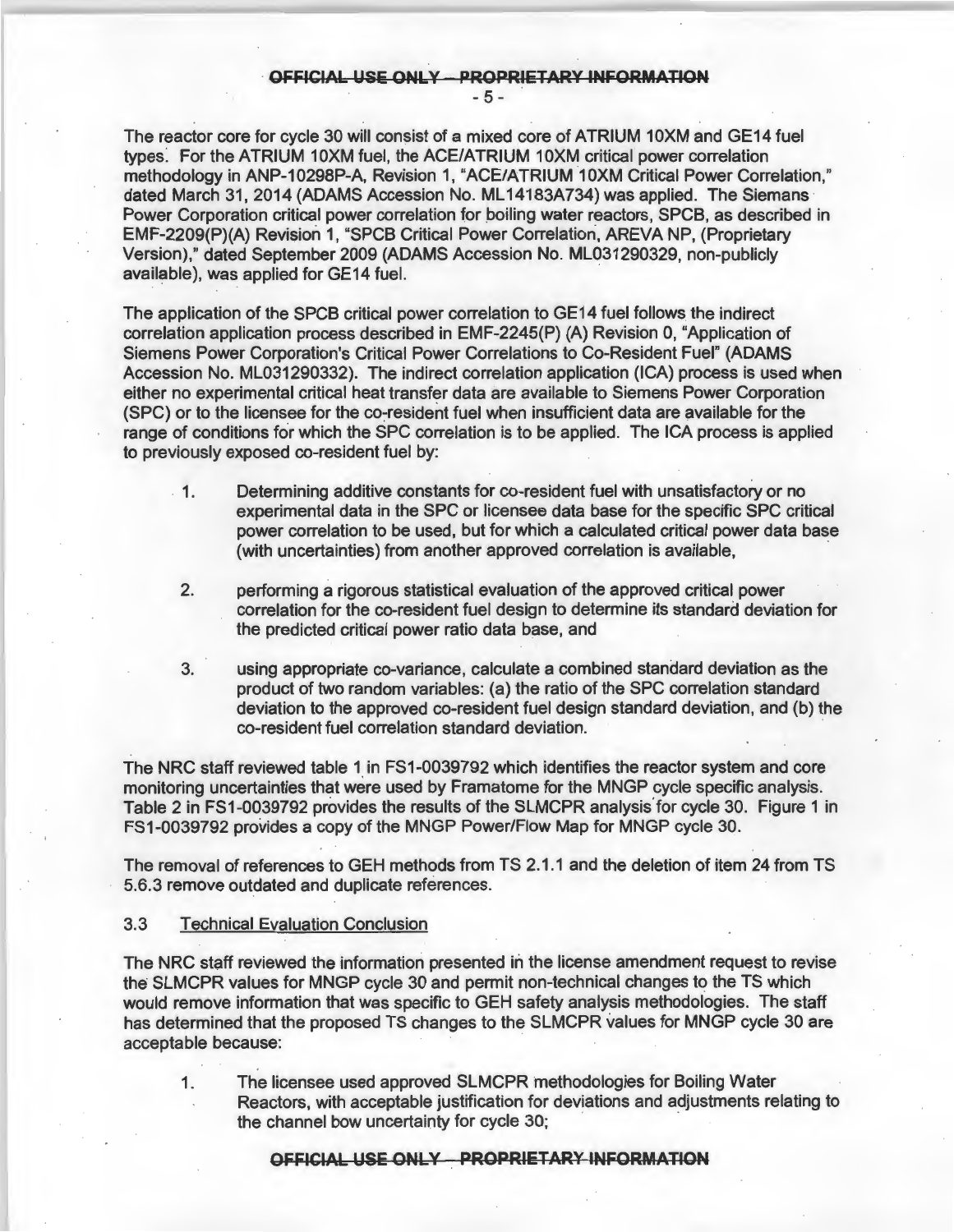2. the licensee continues to apply a 0.03 penalty when the ratio of core power to core flow for TLO is  $\geq$  42 MWt/Mlbm/hr in the EFW region which is shown in Figure 1 of FS1-0039792.

The cycle 30 SLMCPR will ensure that 99.9 percent of the fuel rods in the core will not experience boiling transition. Consequently, the licensee's proposed amendment is consistent with the regulatory requirements and guidance as discussed in Section 2.0 of this SE. Based on its review of the application, the NRC staff has concluded that the SLMCPR mixed core analysis and TS changes for cycle 30 operation are acceptable.

The NRC staff finds the removal of references to GEH methods and corresponding changes to TS 2.1.1 and the removal of item 24 from TS 5.6.3 are acceptable because the changes remove outdated and duplicate information.

## 4.0 STATE CONSULTATION

In accordance with the Commission's regulations, the Minnesota State official was notified of the proposed issuance of the amendment on March 14, 2019. The State official had no comments.

## 5.0 ENVIRONMENTAL CONSIDERATION

The amendment changes a requirement with respect to the installation or use of a facility component located within the restricted area as defined in 10 CFR, Part 20, or change the surveillance requirements. The NRC staff has determined that the amendment involves no significant increase in the amounts, and no significant change in the types, of any effluents that may be released offsite, and that there is no significant increase in individual or cumulative occupational radiation exposure. The Commission has previously issued a proposed finding that the amendment involves no significant hazards consideration and there has been no public comment on such finding (84 FR 1803). Accordingly, the amendment meets the eligibility criteria for categorical exclusion set forth in 10 CFR 51.22(c)(9). Pursuant to 10 CFR 51 .22(b), no environmental impact statement or environmental assessment need be prepared in connection with the issuance of the amendment.

### 6.0 CONCLUSION

The Commission has concluded, based on the considerations discussed above, that: (1) there is reasonable assurance that the health and safety of the public will not be endangered by operation in the proposed manner, (2) there is reasonable assurance that such activities will be conducted in compliance with the Commission's regulations, and (3) the issuance of the amendment will not be inimical to the common defense and security or to the health and safety of the public.

Principal Contributor: Terrance Brimfield, NRR

Date of issuance: April 22, 2019